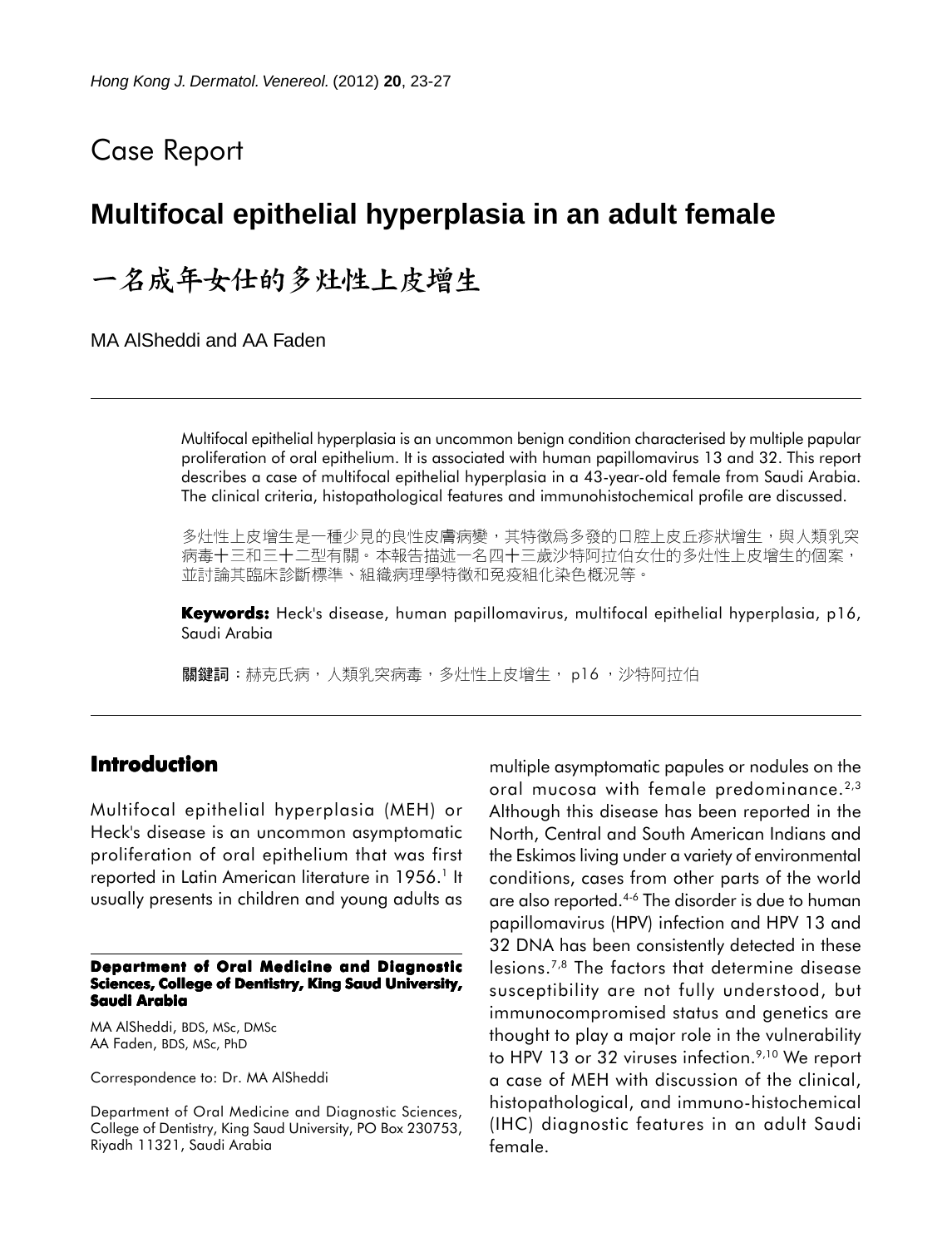## **Case report report**

A 43-year-old Saudi female was referred to the oral medicine clinic at the College of Dentistry, King Saud University for evaluation of "lip swellings" incidentally discovered during routine dental visit. The medical history revealed vitamin D deficiency and a recent history of alternating episodes of constipation and diarrhoea. Intraoral examination revealed multiple cobblestone-like papules, situated on the upper and lower labial mucosa and right and left buccal mucosa (Figure 1). Though the patient was aware of the lesions for several years, she assumed that they were normal. An incisional biopsy was taken from the buccal lesions under local analgesia (2% lignocaine HCL with 1:80,000 adrenaline) to rule out Crohn's disease. The biopsy specimen received in histopathology laboratory consisted of a (1.3x0.5x0.2 cm) wedge-shaped soft tissue fixed in 10% formaldehyde. Microscopically, the haematoxylin and eosin (H&E)-stained sections



**Figure 1.** Labial and buccal mucosa showing multiple papular lesions.

showed fragments of oral mucosa exhibiting parakeratosis and acanthosis. Koilocytic changes and few mitosoid bodies were evident (Figures 2a and 2b). The clinicopathological features were suggestive of multifocal epithelial hyperplasia. Polymerase chain reaction for the detection of HPV was not available in our laboratory, so immunohistochemical detection was performed on the formalin-fixed, paraffinembedded tissue using the following markers: anti-p16 (CDKN2A/p16INK4a, 1:50, Abcam), anti-Ki-67(MM1 mouse, 1:100, Novocastra) and anti-HPV (4C4 mouse, 1:5, Novocastra). The immunostaining was strongly positive for Ki-67, HPV and negative for p16 (Figures 3 and 4). The patient has been kept under observation for her oral lesions and referred to an internal medicine specialist to evaluate the gastrointestinal tract symptoms.



**Figure 2.** (a) The overlying epithelium exhibits parakeratosis, koilocytosis and basal cell hyperplasia (H&E, original magnification x 20). (b) Several mitosoid figures in the spinous cell layer (H&E, original magnification x 40).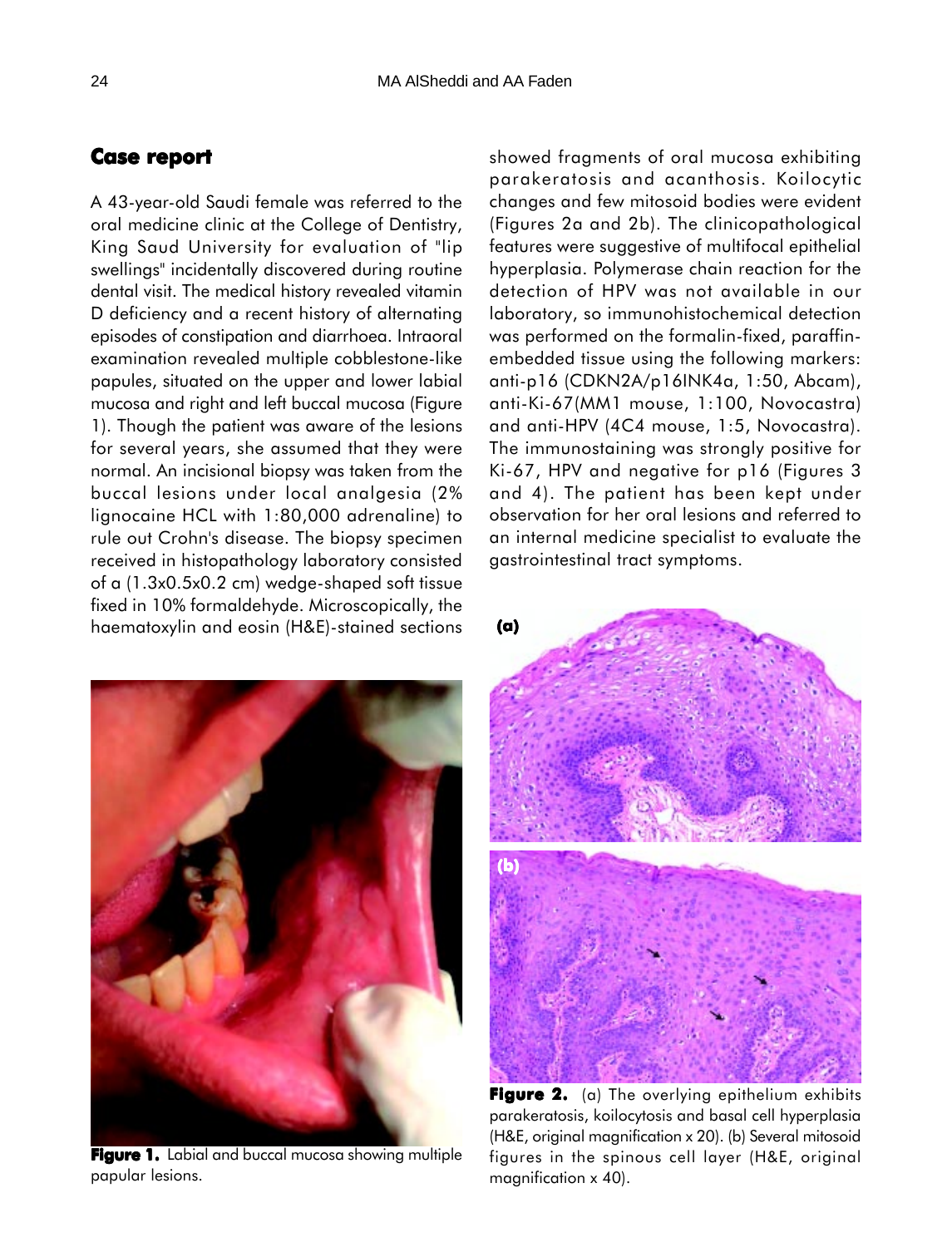

**Figure 3.** Ki-67 expression in all epithelial layers. (Ki-67- IHC, original magnification x 20).



**Figure 4.** Multifocal reactivity to anti-HPV antibodies within the superficial epithelium. (HPV 4C4, IHC, original magnification x 40).

## **Discussion**

The diagnosis of MEH is not of significant challenge provided that comprehensive intra- and extra-oral examination is made and patient's medical history is carefully reviewed. However, atypical presentation of the disease, especially in an adult patient with systemic symptoms and signs, may obscure the diagnosis. The differential diagnosis of multiple papular lesions of oral mucosa with a cobblestone appearance includes multiple hamartoma syndrome (Cowden disease), pyostomatitis vegetans, Crohn's disease, multiple endocrine neoplasia syndrome (MEN 2B) and MEH.11 The clinical appearance of isolated lesions in MEH is uncommon, though it is frequently confused with papilloma, condyloma acuminatum or lesions related to child abuse.<sup>3</sup> Typically, MEH presents as multiple, asymptomatic, welldemarcated, papular lesions ranging in size from a few millimetres up to 1 cm. They are usually sessile with a smooth or papillary surface. While the papular lesions may be scattered over the oral mucosa, these lesions are typically clustered with a tendency to confluence, presenting sometimes with a cobblestone or fissured appearance. It primarily affects the lips, lateral borders of the tongue and the buccal mucosa bilaterally, sparing the attached oral mucosa, floor of mouth, soft palate and oropharynx.3,12

An adequate and representative biopsy of the lesions is recommended to confirm the clinical diagnosis and areas of ulceration should be avoided. Multifocal epithelial hyperplasia shows a spectrum of histopathological changes. The diagnostic features include epithelial hyperplasia and acanthosis. The surface usually exhibits parakeratosis and some superficial epithelial cells show koilocytosis which is considered one of the specific cytopathic effects of HPV.<sup>7,12</sup> Some keratinocytes in the spinous layer show abnormal nuclei with coarse, clumped chromatin similar to a mitotic figure, hence these cells are called mitosoid cells or mitosoid bodies. Mitosoid figures are reported to be seen in more than 90% of the cases.13

In most of the cases, the diagnosis is straightforward from the clinical and histopathological features. Polymerase chain reaction (PCR) and DNA sequencing might be indicated in doubtful situations to confirm the diagnosis and identify the HPV subtype.

Ancillary studies of HPV subtyping such as PCR testing and HPV in-situ hybridisation (ISH) analysis were not available in our laboratory; therefore, we followed the protocol adopted by the affiliated hospital in cases of cervical biopsies suspicious for high-risk HPV. Immunohistochemical detection of HPV, p16 and Ki-67 was performed.

Expression of p16INK4a and Ki-67 has been used in conjunction with HPV detection as biomarkers in cervical intraepithelial neoplasia (CIN) and is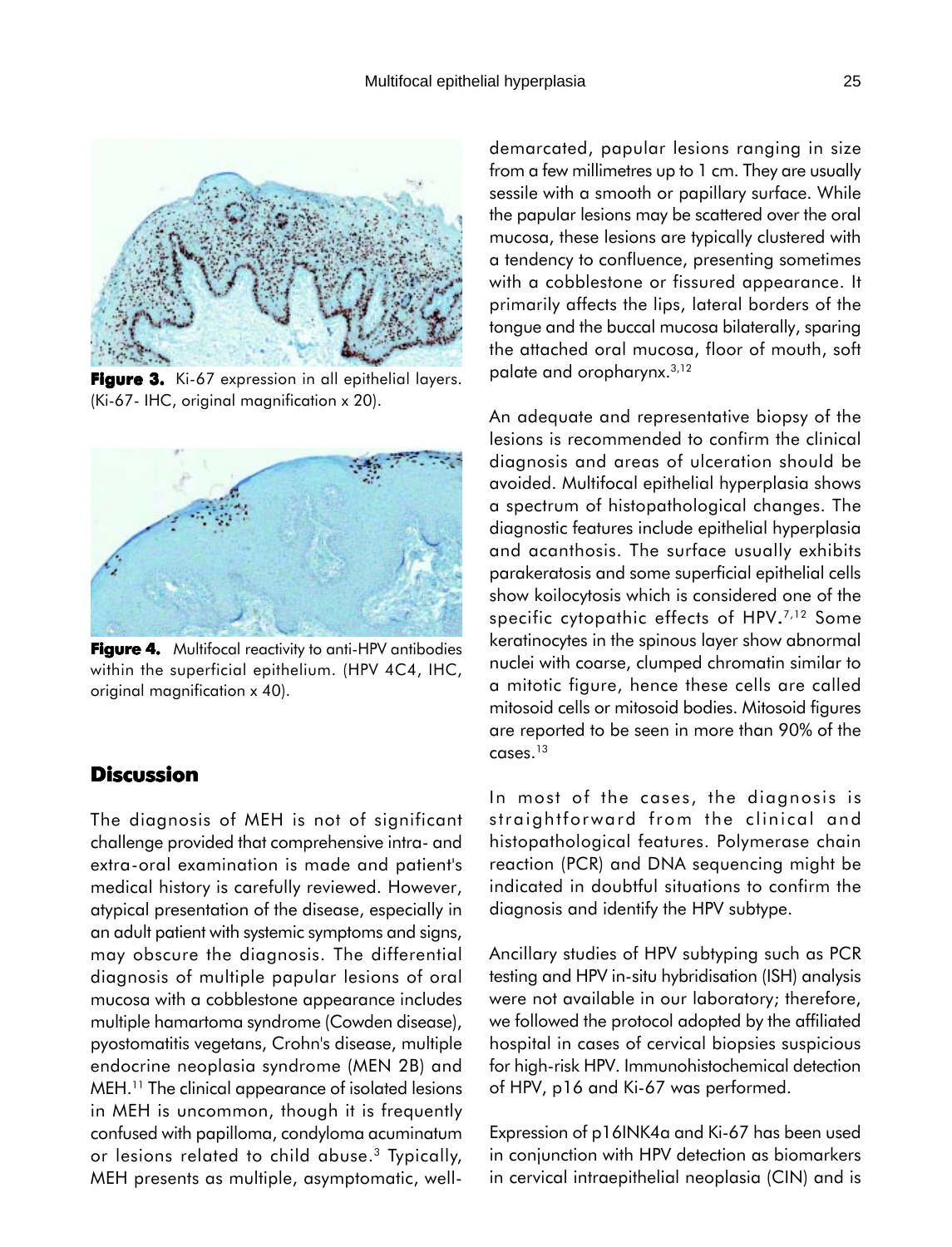correlated with high-risk HPV infection.<sup>14</sup> However, p16 is overexpressed in a subset of oral tumours apparently lacking evidence for the presence of HPV DNA.<sup>15</sup> p16INK4a is one of the most wellknown indirect markers of HPV integration. It acts as a tumour suppressor by blocking cdk4- and cdk6-mediated retinoblastoma tumoursuppressor protein (pRb) phosphorylation, resulting in the inhibition of E2F dependent transcription and inhibition of cell cycle progression at the G1 to S checkpoint.<sup>16</sup> The expression of the human Ki-67 protein is strictly associated with cell proliferation. The fact that the Ki-67 protein is present during all active phases of the cell but is absent from resting cells makes it an excellent marker for determining the so-called growth fraction of a given cell population.17

The immunohistochemical profile of the current case is in support of low-risk HPV infection in which p16 might be negative with increased proliferative activity of the keratinocytes as shown by the overexpression of Ki-67. It is well documented that the majority of MEH cases are caused by HPV 13 and less commonly HPV 32.18 Anti-papillomavirus antibody (clone 4C4) used in this report is specific for HPV types 6, 11 and 18 but might cross-react with other HPV types. Therefore, the absence of epithelial dysplastic changes associated with specific clinical presentation precludes high-risk HPV involvement.

Multifocal epithelial hyperplasia is described in most of the reports as a benign condition that tends to heal spontaneously and therefore requires no treatment, except when the lesions lead to functional or aesthetic impairment.<sup>13,19</sup> Several treatment modalities have been reported such as surgery, cryotherapy,  $CO<sub>2</sub>$  laser ablation and interferon- $\alpha$ <sup>20,21</sup> Follow-up of the patients is essential for the evaluation of treatment outcomes since recurrences are not uncommon.

In conclusion, to the best of our knowledge, this is the first report of MEH in an adult Saudi female. While MEH is an uncommon disease, particularly in adults, it should be included in the differential diagnosis of multiple papular lesions affecting oral mucosa. Critical medical history and comprehensive clinical examination are required to rule out more serious systemic conditions associated with multiple oral papular lesions.

## **Acknowledgment Acknowledgment**

The authors would like to thank Dr. Amar Rikabi and Histopathology Laboratory at King Khalid University Hospital for the technical help in performing IHC staining.

### **References**

- 1. Estrada L. Informe preliminar sobre algunos aspectos odontológicos de los indios Caramanta. Bol Inst Antropol Medellin Colombia1956;1:319-21.
- 2. Jarvis A, Gorlin RJ. Focal epithelial hyperplasia in an Eskimo population. Oral Surg Oral Med Oral Pathol 1972;33:227-8.
- 3. Ledesma-Montes C, Vega-Memije E, Garcés-Ortíz M, Cardiel-Nieves M, Juárez-Luna C. Multifocal epithelial hyperplasia. Report of nine cases. Med Oral Patol Oral Cir Bucal 2005;10:394-401.
- 4. Perriman A, Uthman A. Focal epithelial hyperplasia: Report of seven cases from Iraq. Oral Surg Oral Med Oral Pathol 1971;31:221-5.
- 5. Sawyer DR, Arole G, Mosadomi A. Focal epithelial hyperplasia: Report of three cases from Nigeria, West Africa. Oral Surg Oral Med Oral Pathol 1983;56: 185-9.
- 6. Buchner A, Mass E. Focal epithelial hyperplasia in an Israeli family. Oral Surg Oral Med Oral Pathol 1973; 36:507-11.
- 7. Kumaraswamy KL, Vidhya M. Human papilloma virus and oral infections: an update. J Cancer Res Ther. 2011; 7:120-7.
- 8. Borborema-Santos CM, Castro MM, Santos PJ, Talhari S, Astolfi-Filho S. Oral focal epithelial hyperplasia: report of five cases. Braz Dent J 2006;17:79-82
- 9. Cuberos V, Perez J, Lopez CJ, Castro F, Gonzalez LV, Correa LA, et al. Molecular and serological evidence of the epidemiological association of HPV 13 with focal epithelial hyperplasia: a case-control study. J Clin Virol 2006;37:21-6.
- 10. Vilmer C, Cavelier-Balloy B, Pinquier L, Blanc F, Dubertret L. Focal epithelial hyperplasia and multifocal human papillomavirus infection in an HIV-seropositive man. J Am Acad Dermatol 1994;30:497-8.
- 11. Eversole L. Clinical outline of oral pathology: diagnosis